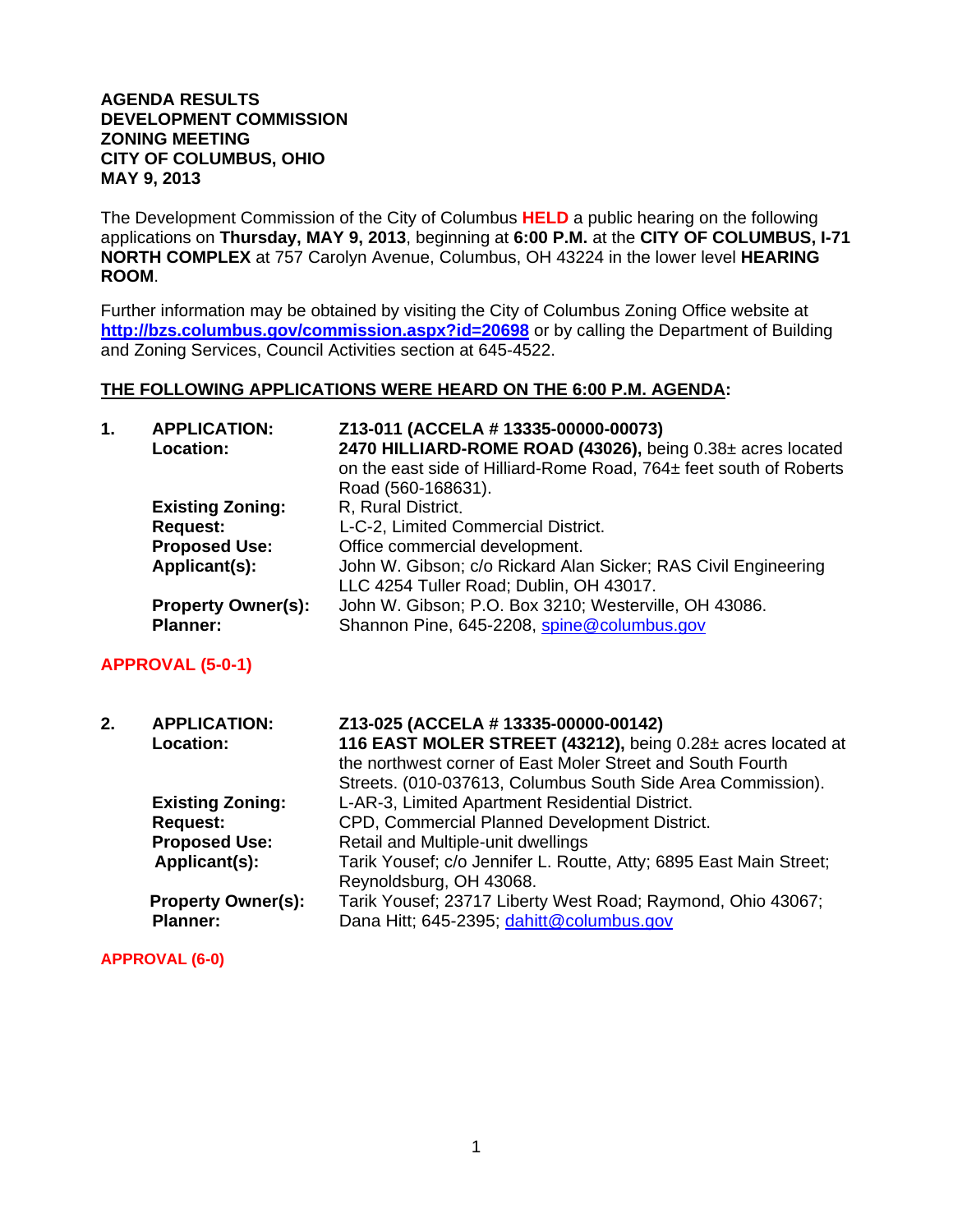| 3.            | <b>APPLICATION:</b><br>Location: | Z13-029 (ACCELA # 13335-00000-00147)<br>3224 MORSE ROAD (43231), being 2.28± acres located on the<br>north side of Morse Road, 930± feet east of Westerville Road (010-<br>158416).                                                        |
|---------------|----------------------------------|--------------------------------------------------------------------------------------------------------------------------------------------------------------------------------------------------------------------------------------------|
|               | <b>Existing Zoning:</b>          | L-C-4, Limited Commercial District.                                                                                                                                                                                                        |
|               | <b>Request:</b>                  | CPD, Commercial Planned Development District.                                                                                                                                                                                              |
|               | <b>Proposed Use:</b>             | Limited commercial development.                                                                                                                                                                                                            |
|               | Applicant(s):                    | Core Resources, Inc.; c/o Dave Perry, The David Perry Co.; 145<br>East Rich Street, 3 <sup>rd</sup> Floor; Columbus, OH 43215 and Donald<br>Plank, Atty.; Plank Law Firm; 145 East Rich St., 3 <sup>rd</sup> Floor;<br>Columbus, OH 43215. |
|               | <b>Property Owner(s):</b>        | 3224 Morse Road LLC; c/o Dave Perry, The David Perry Co.; 145<br>East Rich Street, 3 <sup>rd</sup> Floor; Columbus, OH 43215 and Donald<br>Plank, Atty.; Plank Law Firm; 145 East Rich St., 3 <sup>rd</sup> Floor;<br>Columbus, OH 43215.  |
|               | <b>Planner:</b>                  | Shannon Pine; 645-2208; spine@columbus.gov                                                                                                                                                                                                 |
| <b>TABLED</b> |                                  |                                                                                                                                                                                                                                            |
| 4.            | <b>APPLICATION:</b><br>Location: | Z13-007 (ACCELA # 13335-00000-00067)<br>5700 NORTH HAMILTON ROAD (43230), being 2.91± acres                                                                                                                                                |

|    | Applicant(s):             | Hamilton II Retail LLC; c/o Melanie Wollenberg; 445 Hutchinson<br>Avenue, Suite 800; Columbus, OH 43235. |
|----|---------------------------|----------------------------------------------------------------------------------------------------------|
|    | <b>Property Owner(s):</b> | The Applicant.                                                                                           |
|    | <b>Planner:</b>           | Shannon Pine; 645-2208; spine@columbus.gov                                                               |
|    | <b>POSTPONED</b>          |                                                                                                          |
| 5. | <b>APPLICATION:</b>       | Z13-010 (ACCELA # 13335-00000-00072)                                                                     |
|    | Location:                 | 1376 KING AVENUE (43212), being 0.7± acres located at the                                                |
|    |                           | northeast corner of King and Grandview Avenues (010-061968 &                                             |
|    |                           | 010-062082; 5 <sup>th</sup> by Northwest Area Commission).                                               |
|    | <b>Existing Zoning:</b>   | C-4, Commercial District.                                                                                |
|    |                           |                                                                                                          |

Preserve Boulevard (545-175660).

**Existing Zoning:** CPD, Commercial Planned Development District.<br> **Request:** CPD, Commercial Planned Development District. **Request:** CPD, Commercial Planned Development District.<br>**Proposed Use:** Commercial development. **Commercial development.** 

located on the east side of Hamilton Road, 438± feet north of

**Request:** AR-2, Apartment Residential District. **Proposed Use:** Multi-unit residential development. Applicant(s): 1374 King Avenue LLC; c/o Dave Perry, The David Perry Co.; 145 East Rich Street, 3<sup>rd</sup> Floor; Columbus, OH 43215 and Donald Plank, Atty.; Plank Law Firm; 145 East Rich St., 3<sup>rd</sup> Floor; Columbus, OH 43215. **Property Owner(s):** Planner: Shannon Pine; 645-2208; spine@columbus.gov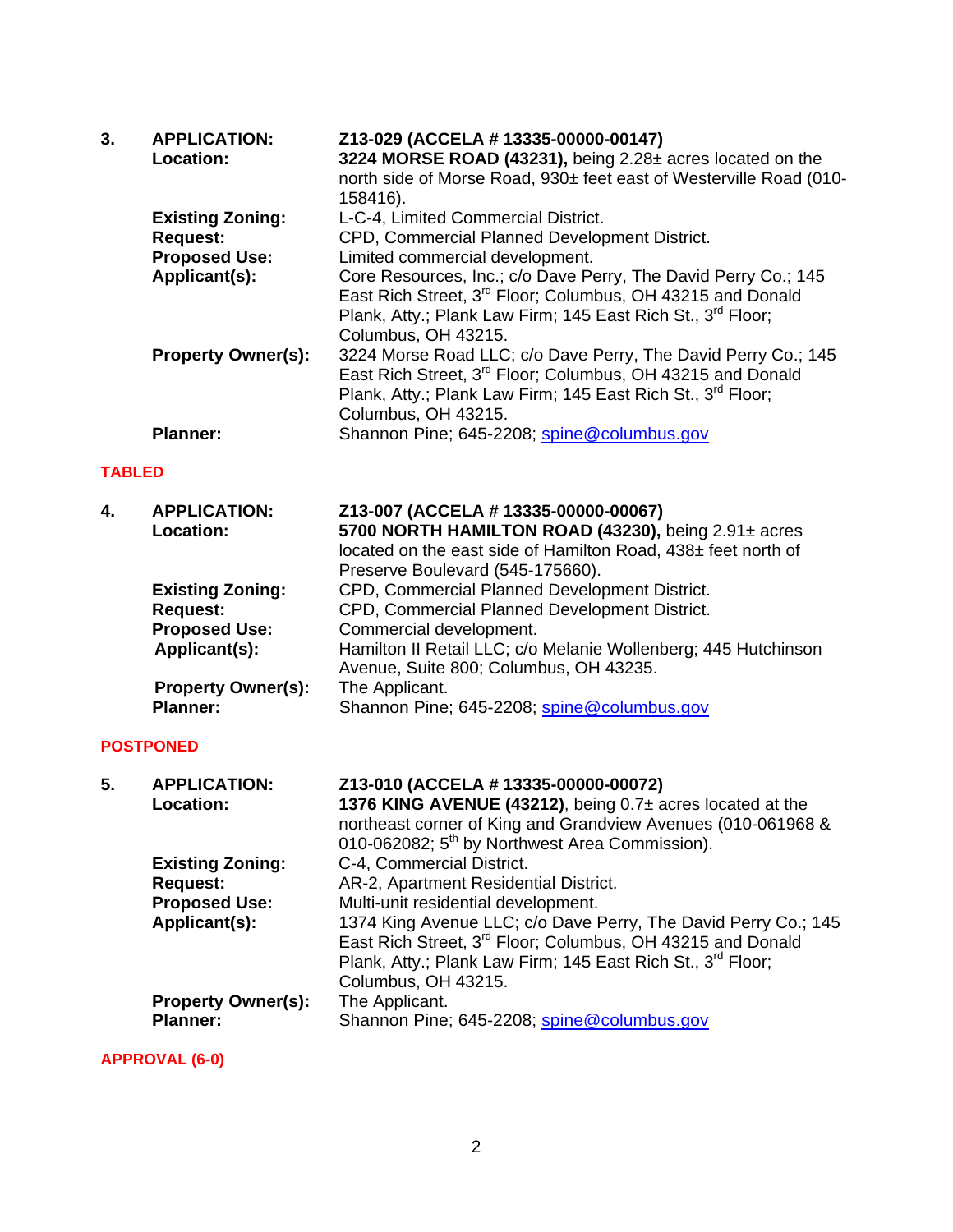| 6. | <b>APPLICATION:</b>       | Z13-012 (ACCELA # 13335-00000-00078)                              |
|----|---------------------------|-------------------------------------------------------------------|
|    | Location:                 | 1516 CHESAPEAKE AVENUE (43212), being 0.51± acres located         |
|    |                           | on the north side of Chesapeake Avenue, 190± feet east of North   |
|    |                           | Star Avenue. (130-001391, Fifth by Northwest Area Commission).    |
|    | <b>Existing Zoning:</b>   | R, Rural District.                                                |
|    | <b>Request:</b>           | AR-1, Apartment Residential District.                             |
|    | <b>Proposed Use:</b>      | Multiple-unit dwellings                                           |
|    | Applicant(s):             | Metropolitan Holdings LLC; c/o Jeffrey L. Brown & David L. Hodge, |
|    |                           | Attys.; Smith and Hale; 37 West Broad Street, Suite 725;          |
|    |                           | Columbus, OH 43215.                                               |
|    | <b>Property Owner(s):</b> | Kitchner Park Inc; 887 Chambers Road; Columbus, Ohio 43212;       |
|    | <b>Planner:</b>           | Dana Hitt; 645-2395; dahitt@columbus.gov                          |

## **APPROVAL (6-0)**

| 7. | <b>APPLICATION:</b><br>Location: | Z13-013 (ACCELA # 13335-00000-00083)<br>1437 CHESAPEAKE AVENUE (43212), being 0.64± acres located<br>on the south side of Chesapeake Avenue, 750± feet east of North<br>Star Avenue. (130-001391, Fifth by Northwest Area Commission). |
|----|----------------------------------|----------------------------------------------------------------------------------------------------------------------------------------------------------------------------------------------------------------------------------------|
|    | <b>Existing Zoning:</b>          | R, Rural District.                                                                                                                                                                                                                     |
|    | <b>Request:</b>                  | AR-1, Apartment Residential District.                                                                                                                                                                                                  |
|    | <b>Proposed Use:</b>             | Multiple-unit dwellings                                                                                                                                                                                                                |
|    | Applicant(s):                    | Metropolitan Holdings LLC; c/o Jeffrey L. Brown & David L. Hodge,<br>Attys.; Smith and Hale; 37 West Broad Street, Suite 725;<br>Columbus, OH 43215.                                                                                   |
|    | <b>Property Owner(s):</b>        | Matt Vekasy; 1500 West Third Avenue, Suite 400; Columbus, Ohio<br>43212;                                                                                                                                                               |
|    | <b>Planner:</b>                  | Dana Hitt; 645-2395; dahitt@columbus.gov                                                                                                                                                                                               |

# **APPROVAL (6-0)**

| 8. | <b>APPLICATION:</b><br>Location:             | Z13-015 (ACCELA # 13335-00000-00079)<br>1397 CHAMBERS ROAD (43212), being 0.96± acres located on<br>the south side of Chambers Road, 480 feet west of Northwest<br>Boulevard. (130-005577, Fifth by Northwest Area Commission). |
|----|----------------------------------------------|---------------------------------------------------------------------------------------------------------------------------------------------------------------------------------------------------------------------------------|
|    | <b>Existing Zoning:</b><br><b>Request:</b>   | R. Rural District.<br>AR-1, Apartment Residential District.                                                                                                                                                                     |
|    | <b>Proposed Use:</b><br>Applicant(s):        | Multiple-unit dwellings<br>Guy Williams; c/o Jeffrey L. Brown & David L. Hodge, Attys.; Smith<br>and Hale; 37 West Broad Street, Suite 725; Columbus, OH 43215.                                                                 |
|    | <b>Property Owner(s):</b><br><b>Planner:</b> | 1405 LLC et al; 911 Henry Street; Columbus, Ohio 43215;<br>Dana Hitt; 645-2395; dahitt@columbus.gov                                                                                                                             |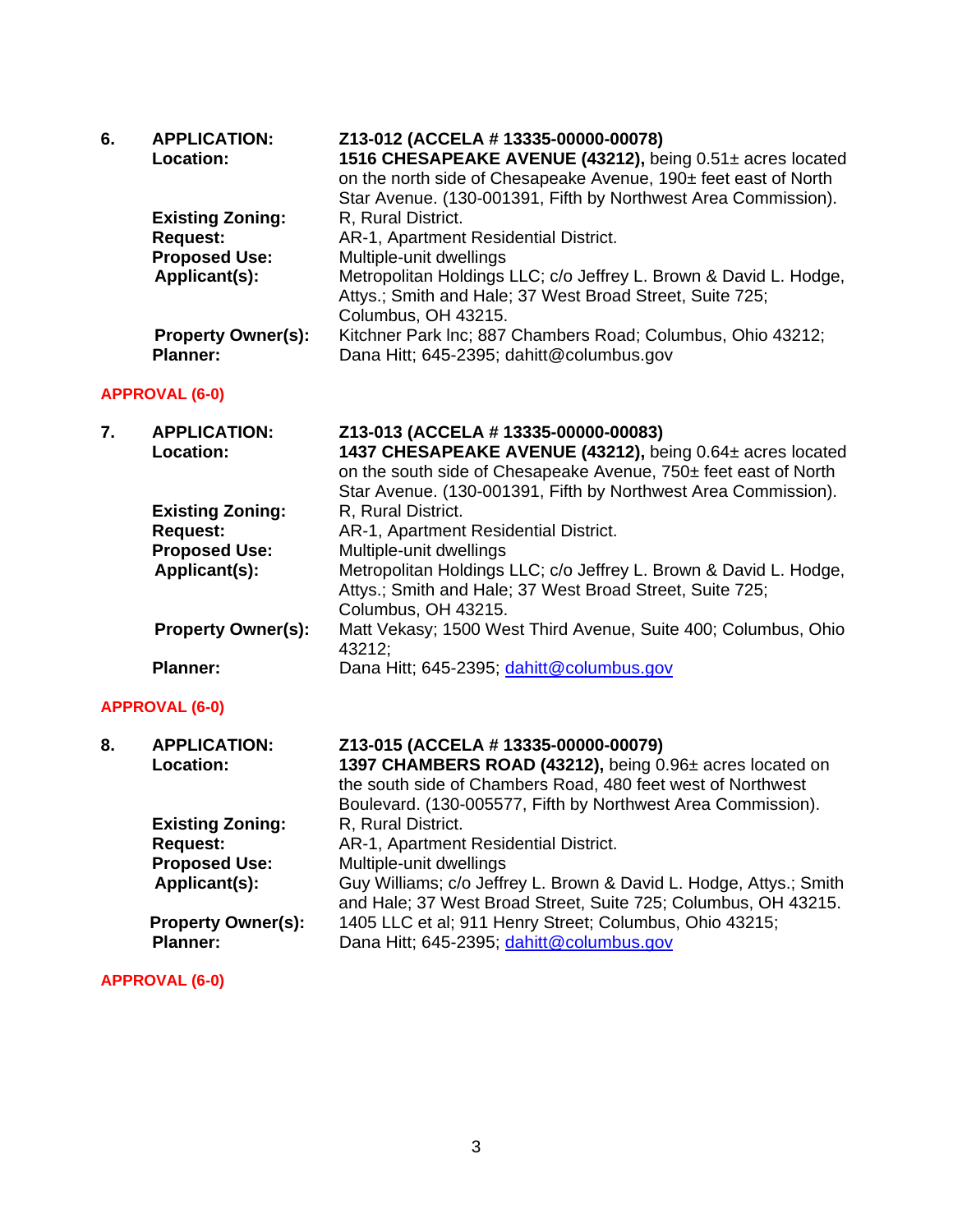| 9. | <b>APPLICATION:</b>       | Z13-021 (ACCELA # 13335-00000-00131)                               |
|----|---------------------------|--------------------------------------------------------------------|
|    | <b>Location:</b>          | 1454 CHESAPEAKE AVENUE (43212), being 0.82± acres located          |
|    |                           | on the north and south sides of Chambers Road, 640± feet west of   |
|    |                           | Northwest Boulevard. (130-006130, Fifth by Northwest Area          |
|    |                           | Commission).                                                       |
|    | <b>Existing Zoning:</b>   | R. Rural District.                                                 |
|    | <b>Request:</b>           | AR-1, Apartment Residential District.                              |
|    | <b>Proposed Use:</b>      | Multiple-unit dwellings                                            |
|    | Applicant(s):             | Guy Williams; c/o Jeffrey L. Brown & David L. Hodge, Attys.; Smith |
|    |                           | and Hale; 37 West Broad Street, Suite 725; Columbus, OH 43215.     |
|    | <b>Property Owner(s):</b> | Guy Williams; 1387 Chambers Road; Columbus, Ohio 43212             |
|    | <b>Planner:</b>           | Dana Hitt; 645-2395; dahitt@columbus.gov                           |
|    |                           |                                                                    |

# **APPROVAL (6-0)**

| 10. | <b>APPLICATION:</b>       | Z13-023 (ACCELA # 13335-00000-00135)                               |
|-----|---------------------------|--------------------------------------------------------------------|
|     | <b>Location:</b>          | 1424 CHESAPEAKE AVENUE (43212), being 0.34± acres located          |
|     |                           | on the north side of Chambers Road, 915± feet west of Northwest    |
|     |                           | Boulevard. (130-001396, Fifth by Northwest Area Commission).       |
|     | <b>Existing Zoning:</b>   | R, Rural District.                                                 |
|     | <b>Request:</b>           | AR-1, Apartment Residential District.                              |
|     | <b>Proposed Use:</b>      | Multiple-unit dwellings                                            |
|     | Applicant(s):             | Guy Williams; c/o Jeffrey L. Brown & David L. Hodge, Attys.; Smith |
|     |                           | and Hale; 37 West Broad Street, Suite 725; Columbus, OH 43215.     |
|     | <b>Property Owner(s):</b> | Guy Williams; 1387 Chambers Road; Columbus, Ohio 43212             |
|     | <b>Planner:</b>           | Dana Hitt; 645-2395; dahitt@columbus.gov                           |
|     |                           |                                                                    |

# **APPROVAL (6-0)**

| 11. | <b>APPLICATION:</b><br>Location:             | Z13-024 (ACCELA # 13335-00000-00136)<br>1498 CHESAPEAKE AVENUE (43212), being 0.85± acres located<br>on the north side of Chambers Road, 310± feet west of Northwest<br>Boulevard. (130-001392, Fifth by Northwest Area Commission). |
|-----|----------------------------------------------|--------------------------------------------------------------------------------------------------------------------------------------------------------------------------------------------------------------------------------------|
|     | <b>Existing Zoning:</b>                      | R, Rural District.                                                                                                                                                                                                                   |
|     | <b>Request:</b>                              | AR-1, Apartment Residential District.                                                                                                                                                                                                |
|     | <b>Proposed Use:</b>                         | Multiple-unit dwellings                                                                                                                                                                                                              |
|     | Applicant(s):                                | Guy Williams; c/o Jeffrey L. Brown & David L. Hodge, Attys.; Smith<br>and Hale; 37 West Broad Street, Suite 725; Columbus, OH 43215.                                                                                                 |
|     | <b>Property Owner(s):</b><br><b>Planner:</b> | Guy Williams; 1387 Chambers Road; Columbus, Ohio 43212<br>Dana Hitt; 645-2395; dahitt@columbus.gov                                                                                                                                   |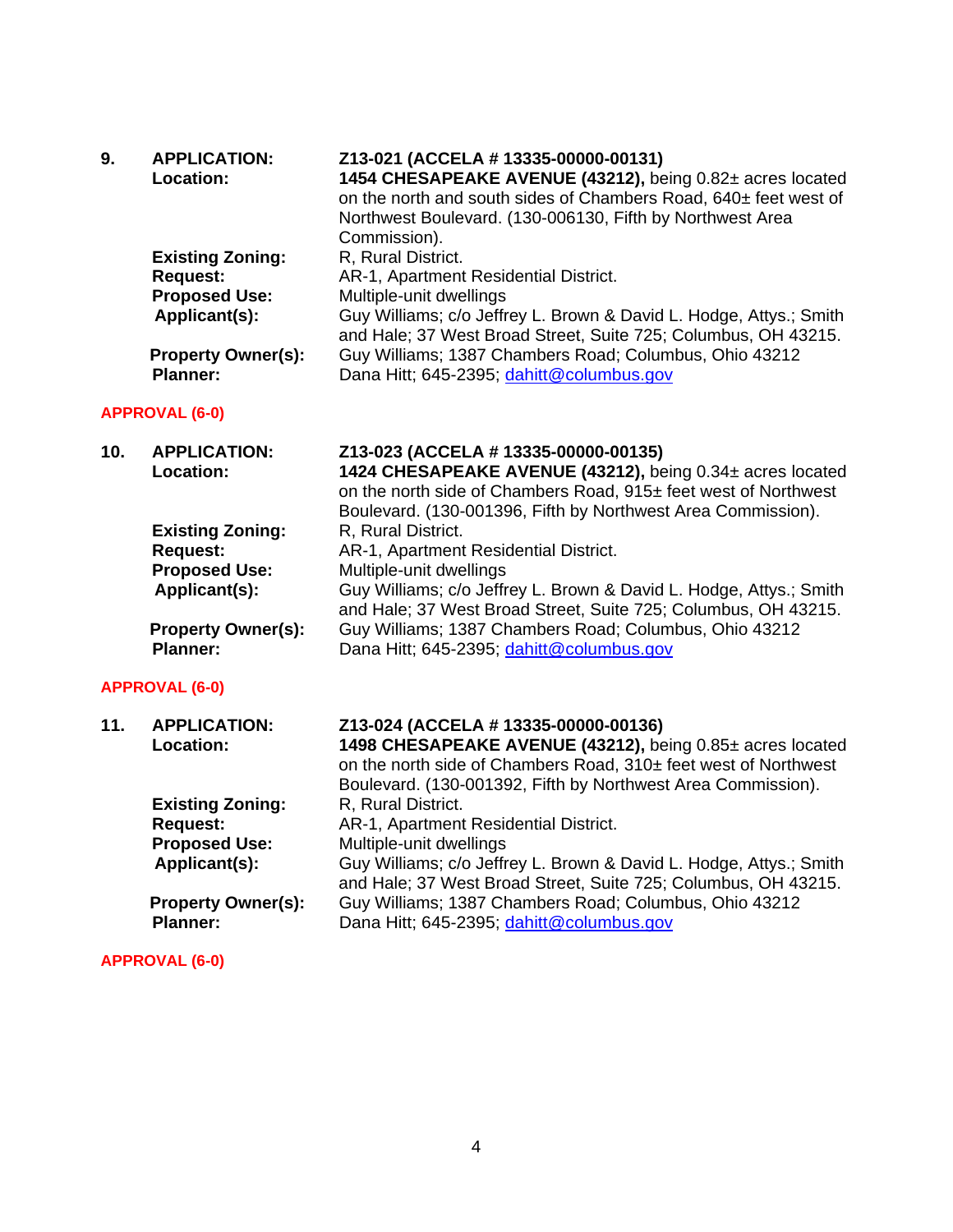| 12. | <b>APPLICATION:</b><br>Location:                                                    | Z13-028 (ACCELA # 13335-00000-00146)<br>5167 WARNER ROAD (43081), being 3.91± acres located on the<br>south side of Warner Road, 273± feet west of North Hamilton Road<br>(010-278313 & 010-286993).                                                                                                                                                                                                           |
|-----|-------------------------------------------------------------------------------------|----------------------------------------------------------------------------------------------------------------------------------------------------------------------------------------------------------------------------------------------------------------------------------------------------------------------------------------------------------------------------------------------------------------|
|     | <b>Existing Zoning:</b><br><b>Request:</b><br><b>Proposed Use:</b><br>Applicant(s): | CPD, Commercial Planned Development District.<br>CPD, Commercial Planned Development District.<br>Commercial development with revised CPD plan.<br>Donald W. Kelley and Associates, Inc.; c/o Dave Perry, The David<br>Perry Co.; 145 East Rich Street, 3 <sup>rd</sup> Floor; Columbus, OH 43215<br>and Donald Plank, Atty.; Plank Law Firm; 145 East Rich St., 3 <sup>rd</sup><br>Floor; Columbus, OH 43215. |
|     | <b>Property Owner(s):</b>                                                           | Albany Place Investment, Ltd.; c/o Dave Perry, The David Perry<br>Co.; 145 East Rich Street, 3 <sup>rd</sup> Floor; Columbus, OH 43215 and<br>Donald Plank, Atty.; Plank Law Firm; 145 East Rich St., 3 <sup>rd</sup> Floor;<br>Columbus, OH 43215.                                                                                                                                                            |
|     | <b>Planner:</b>                                                                     | Shannon Pine; 645-2208; spine@columbus.gov                                                                                                                                                                                                                                                                                                                                                                     |
|     | <b>APPROVAL (6-0)</b>                                                               |                                                                                                                                                                                                                                                                                                                                                                                                                |
| 13. | <b>APPLICATION:</b><br>Location:                                                    | Z13-030 (ACCELA # 13335-00000-00201)<br>5061 TUTTLE CROSSING BOULEVARD (43017), being 1.4±<br>acres located at the southeast corner of Tuttle Crossing Boulevard<br>and Blazer Parkway (010-215377).                                                                                                                                                                                                           |
|     | <b>Existing Zoning:</b><br><b>Request:</b><br><b>Proposed Use:</b><br>Applicant(s): | CPD, Commercial Planned Development District.<br>CPD, Commercial Planned Development District.<br>Expand C-4 commercial uses.<br>Jupiter Ohio Inc.; c/o Jeffrey L. Brown, Atty.; Smith and Hale LLC;                                                                                                                                                                                                           |
|     | <b>Property Owner(s):</b><br><b>Planner:</b>                                        | 37 West Broad Street, Suite 725; Columbus, OH 43215.<br>The Applicant.<br>Shannon Pine, 645-2208, spine@columbus.gov                                                                                                                                                                                                                                                                                           |
|     | <b>APPROVAL (6-0)</b>                                                               |                                                                                                                                                                                                                                                                                                                                                                                                                |
| 14. | <b>APPLICATION:</b><br><b>Location:</b>                                             | Z13-008 (ACCELA # 13335-00000-00069)<br>3386 EAST POWELL ROAD (43085), being 13.94± acres located<br>100± feet west of Hickory Ridge Court and 810± feet south of East<br>Powell Road (31844202024000).                                                                                                                                                                                                        |
|     | <b>Existing Zoning:</b><br><b>Request:</b><br><b>Proposed Use:</b>                  | R, Rural District (Annexation Pending).<br>L-C-4, Limited Commercial District.<br>Limited commercial development.                                                                                                                                                                                                                                                                                              |
|     | Applicant(s):                                                                       | NP/FG LLC and NP Limited Partnership; c/o Dave Perry, The<br>David Perry Co.; 145 East Rich Street, 3rd Floor; Columbus, OH<br>43215 and Donald Plank, Atty.; Plank Law Firm; 145 East Rich St.,<br>3rd Floor; Columbus, OH 43215.                                                                                                                                                                             |
|     | <b>Property Owner(s):</b>                                                           | NP/FG LLC and NP Limited Partnership et al; c/o Dave Perry, The<br>David Perry Co.; 145 East Rich Street, 3 <sup>rd</sup> Floor; Columbus, OH<br>43215.                                                                                                                                                                                                                                                        |
|     | <b>Planner:</b>                                                                     | Shannon Pine; 645-2208; spine@columbus.gov                                                                                                                                                                                                                                                                                                                                                                     |

**TABLED**